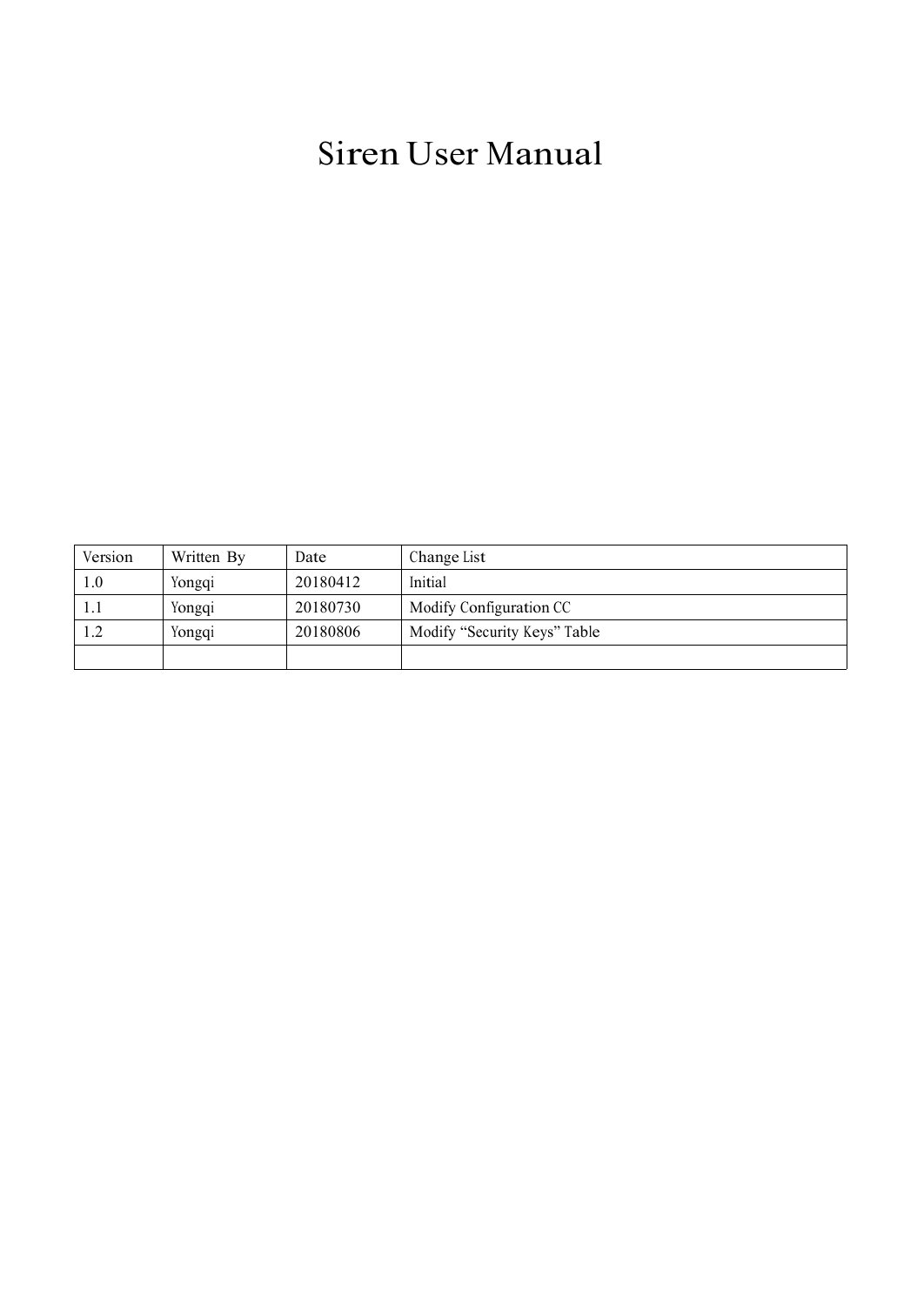This device is an audible and visual alarm with 10 different sounds and it is based on Z-Wave™ Plus technology.

This product can be included and operated in any Z-Wave™ network with other Z-Wave™ certified devices from other manufacturers and/or other applications. All non-battery operated nodes within the network will act as repeaters regardless of vendor to increase reliability of the network.

## Z-Wave™ Network Inclusion/Exclusion/Reset

There is one button in the back side of the sensor, it can be executed inclusion, exclusion and reset from Z-Wave™ network.

| Inclusion <sup>1</sup>     | Power up the device.<br>1 <sub>1</sub>                                            | lights<br>be<br>will<br>Led  |
|----------------------------|-----------------------------------------------------------------------------------|------------------------------|
|                            | Set Z-Wave™ Controller into inclusion<br>2 <sub>1</sub>                           | blinked<br>with<br>1s        |
|                            | mode                                                                              | interval until inclusion     |
|                            | 3, Press the button 3 times within 1.5s to successful.                            |                              |
|                            | enter inclusion mode.                                                             |                              |
|                            | 4. The device will be recognized and                                              |                              |
|                            | automatically included into Z-Wave™                                               |                              |
|                            | Network.                                                                          |                              |
| Exclusion                  | 1, Power up the device.                                                           | lights<br>will<br>Led<br>be  |
|                            | Set Z-Wave™ Controller into exclusion   blinked 3 times with<br>2 <sub>1</sub>    |                              |
|                            | mode                                                                              | 0.3s interval.               |
|                            | 3, Press the button 3 times within 1.5s to                                        |                              |
|                            | enter exclusion mode                                                              |                              |
| Factory Reset <sup>2</sup> | Power up the device.<br>$1_{\mathcal{N}}$                                         | Reset successfully, led      |
|                            | Press and hold the button for 10s until light will be Blinked 5<br>2 <sub>1</sub> |                              |
|                            | led lights is on, then release the                                                | times.                       |
|                            | button.                                                                           |                              |
| Product<br>Test            | Press and hold the button.<br>$1_{\mathcal{N}}$                                   | blink<br>will<br>Led<br>with |
| Mode                       | Power on the device, device will enter<br>2 <sub>1</sub>                          | 100ms interval.              |
|                            | factory product test mode                                                         |                              |

Notice 1: When device enters into inclusion mode, the device all functionality will be useless. The inclusion mode will be timeout after 30s, user can press the button 3 times within 1.5s to terminate inclusion mode.

Notice 2: Factory Reset will clear the device all Z-Wave™ Network data (include home id, node id, etc…) saved in memory, and restore all configuration parameters to factory default. Please use this procedure only when the network primary controller is missing or otherwise inoperable.

## Association

The device supports 1 association groups, and each group supports max 5 associated nodes.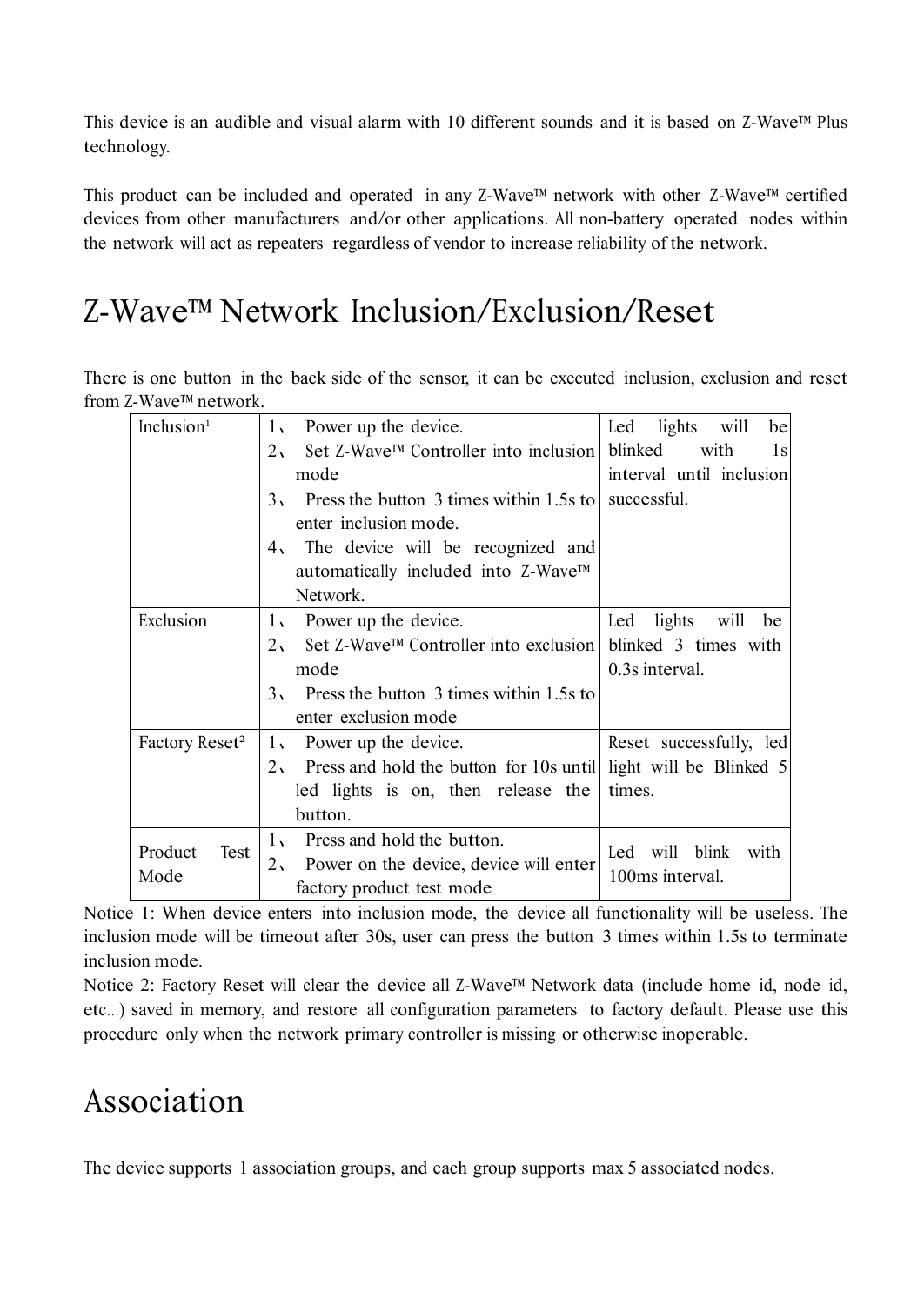Group 1 is lifeline group; all nodes which associated in this group will receive the messages sent by device through lifeline.

| Group        | Command Class                | Event                           |
|--------------|------------------------------|---------------------------------|
| 1 (Lifeline) | COMMAND CLASS NOTIFICATION   | NOTIFICATION REPORT             |
|              | COMMAND CLASS SWITCH BINARY  | SWITCH BINARY REPORT            |
|              | COMMAND CLASS BATTERY        | <b>BATTERY REPORT</b>           |
|              | COMMAND CLASS DEVICE RESET L | DEVICE RESET LOCALLY NOTIFICATI |
|              | <b>OCALLY</b>                | ON                              |

# Z-Wave™ Message Report

Once the device is triggered by an associated device or controller, it will report two events to controller to indicate device state: Notification Report and Switch Binary Report.

### Notification Report

| Command Class | COMMAND CLASS NOTIFICATION               |
|---------------|------------------------------------------|
| Command       | NOTIFICATION REPORT                      |
| Type          | SIREN $(0x0E)$                           |
|               | NOTIFICATION EVENT SIREN ACTIVE (0x01)   |
| Event         | NOTIFICATION EVENT SIREN INACTIVE (0x00) |

### Switch Binary Report

| Command Class | COMMAND CLASS SWITCH BINARY |
|---------------|-----------------------------|
| Command       | SWITCH BINARY REPORT        |
| Value         | 0x00/0xFF                   |

# Z-Wave™ Control Command

### Turn on Siren

There are three modes to turn on siren listed as table below:

| Siren State | Command Class               | Command                            | Value            |
|-------------|-----------------------------|------------------------------------|------------------|
|             | COMMAND CLASS SWITCH BINARY | <b>SWITCH BINARY</b><br><b>SET</b> | 0xFF             |
| ON          | <b>COMMAND CLASS BASIC</b>  | <b>BASIC SET</b>                   | 0xFF             |
|             | COMMAND CLASS INDICATOR     | <b>INDICATOR</b><br>- SET          | $0x01 \sim 0x0A$ |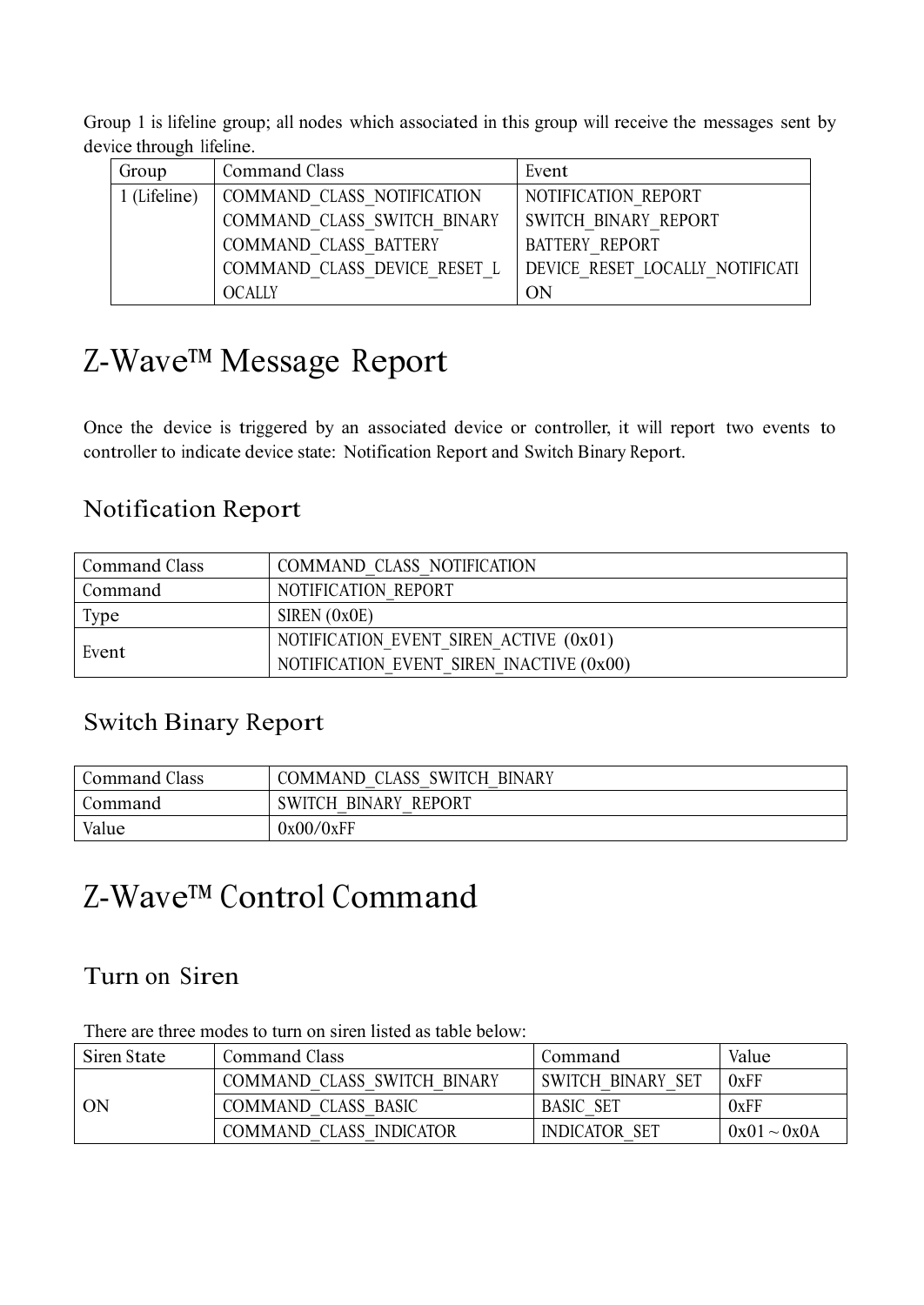### Turn off Siren

| Siren State | Command Class               | Command                            | Value |
|-------------|-----------------------------|------------------------------------|-------|
|             | COMMAND CLASS SWITCH BINARY | <b>SWITCH BINARY</b><br><b>SET</b> | 0x00  |
| OFF         | COMMAND CLASS BASIC         | <b>BASIC SET</b>                   | 0x00  |
|             | COMMAND CLASS INDICATOR     | <b>INDICATOR</b><br>SET            | 0x00  |

There are three modes to turn off siren listed as table below:

## Alarm Sound Select

There have 10 alarm sounds building in this device.<br>There have 2 methods for user to select different sound:

1 User can select alarm sound by configured the Configuration No. 5 and 6.

2 User can play alarm sound by send INDICATOR\_SET command with COMMAND\_CLASS\_INDICATOR:

| Command                | Sound Index | Playing Volume And Time   |
|------------------------|-------------|---------------------------|
| INDICATOR $SET = 0x01$ |             | Defined By Param $#3, #4$ |
| INDICATOR $SET = 0x02$ | 2           | Defined By Param $#3, #4$ |
| INDICATOR SET = $0x03$ | 3           | Defined By Param $#3, #4$ |
| INDICATOR $SET = 0x04$ | 4           | Defined By Param $#3, #4$ |
| INDICATOR SET = $0x05$ | -5          | Defined By Param $#3, #4$ |
| INDICATOR $SET = 0x06$ | 6           | Defined By Param $#3, #4$ |
| INDICATOR $SET = 0x07$ | 7           | Defined By Param $#3, #4$ |
| INDICATOR $SET = 0x08$ | 8           | Defined By Param $#3, #4$ |
| INDICATOR $SET = 0x09$ | 9           | Defined By Param $#3, #4$ |
| INDICATOR $SET = 0x0A$ | 10          | Defined By Param $#3, #4$ |

Other values ( $0x0B \sim 0xFF$ ) are invalid.

## Command Class Configuration

The device supports the controller to configure parameters of the device through Configuration Command Class, and the device has 9 parameters available for users to set according to their different needs:

1) Alarm Sound Volume

This parameter defines the output volume when siren plays door bell sound. Door Bell sound volume is divided into 3 stages, Low (Parameter is set to '1'), Middle (Parameter is set to '2'), High (Parameter is set to '3'). Default value is '3'.

| Parameter Number | Size (Byte) | <b>Available Settings</b> | Default value |
|------------------|-------------|---------------------------|---------------|
|                  |             | $\sim$                    |               |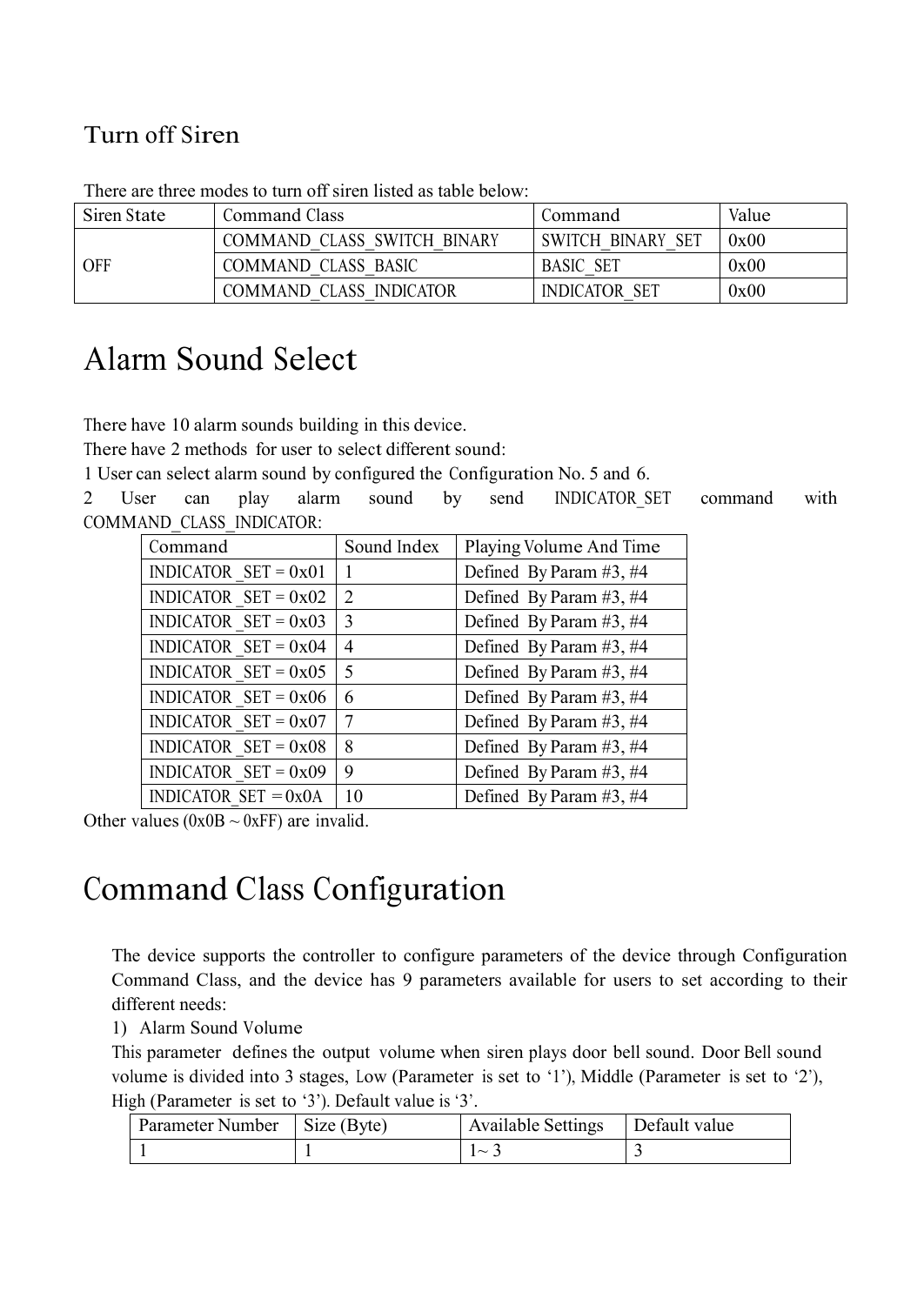#### 2) Alarm Sound Duration Time

This Parameter defines the alarm sound duration time when siren receive an alarm sensor notification report or an alarm command from controller.

The duration time is divided into 5 stages:

- Siren is not on (Parameter is set to  $\theta'$ ),
- $\blacklozenge$  30 second (Parameter is set to '1'),
- $\blacklozenge$  1 minute (Parameter is set to '2'),
- $\blacklozenge$  5 minute (Parameter is set to '3')
- $\blacklozenge$  Siren is always on until battery is dead (Parameter is set to '0x7F').

Default value is '2'.

The value for this parameter is unsigned value.

| 'arameter-<br>Number | $\sim\cdot$<br>Size (Byte) | Available Settings | Default value |
|----------------------|----------------------------|--------------------|---------------|
| -                    |                            | -                  | ∼             |

3) Door Bell Sound Duration Time

This parameter defines the door bell sound duration time when siren receives a door/window sensor notification report or an alarm command (BASIC SET =  $0x02$ ) from controller. The door bell sound will be played always if this parameter is set to ' $0x7F$ '. The door bell sound will not be played if this parameter is set to '0'. Other values are the door bell sound playing duration time. Unit: Time.

The value for this parameter is unsigned value.

| Parameter Number | $\vert$ Size (Byte) | <b>Available Settings</b> | Default value |
|------------------|---------------------|---------------------------|---------------|
|                  |                     | $\sim$                    |               |

#### 4) Door Bell Sound Volume

This parameter defines the output volume when siren plays alarm sound. Door Bell sound volume is divided into 3 stages: Low (Parameter is set to '1'), Middle (Parameter is set to '2'), High(Parameter is set to '3'). Default value is '1'.

| Parameter Number | $\frac{1}{2}$ Size (Byte) | <b>Available Settings</b> | Default value |
|------------------|---------------------------|---------------------------|---------------|
|                  |                           | $\sim$                    |               |

#### 5) Alarm Sound Index

This parameter defines the alarm sound index for siren play different sound when alarm occurs. There are 10 different sound for user selection.

| Parameter Number | Size (Byte) | <b>Available Settings</b> | Default value |
|------------------|-------------|---------------------------|---------------|
|                  |             | $\sim$                    |               |

6) Door Bell Sound Index

This parameter defines the door bell sound index for siren play different sound when alarm occurs. There are 10 different sound for user selection.

| Parameter Number | Size (Byte) | Available Settings | Default value |
|------------------|-------------|--------------------|---------------|
|                  |             | 1 V                |               |

7) Default Siren On Mode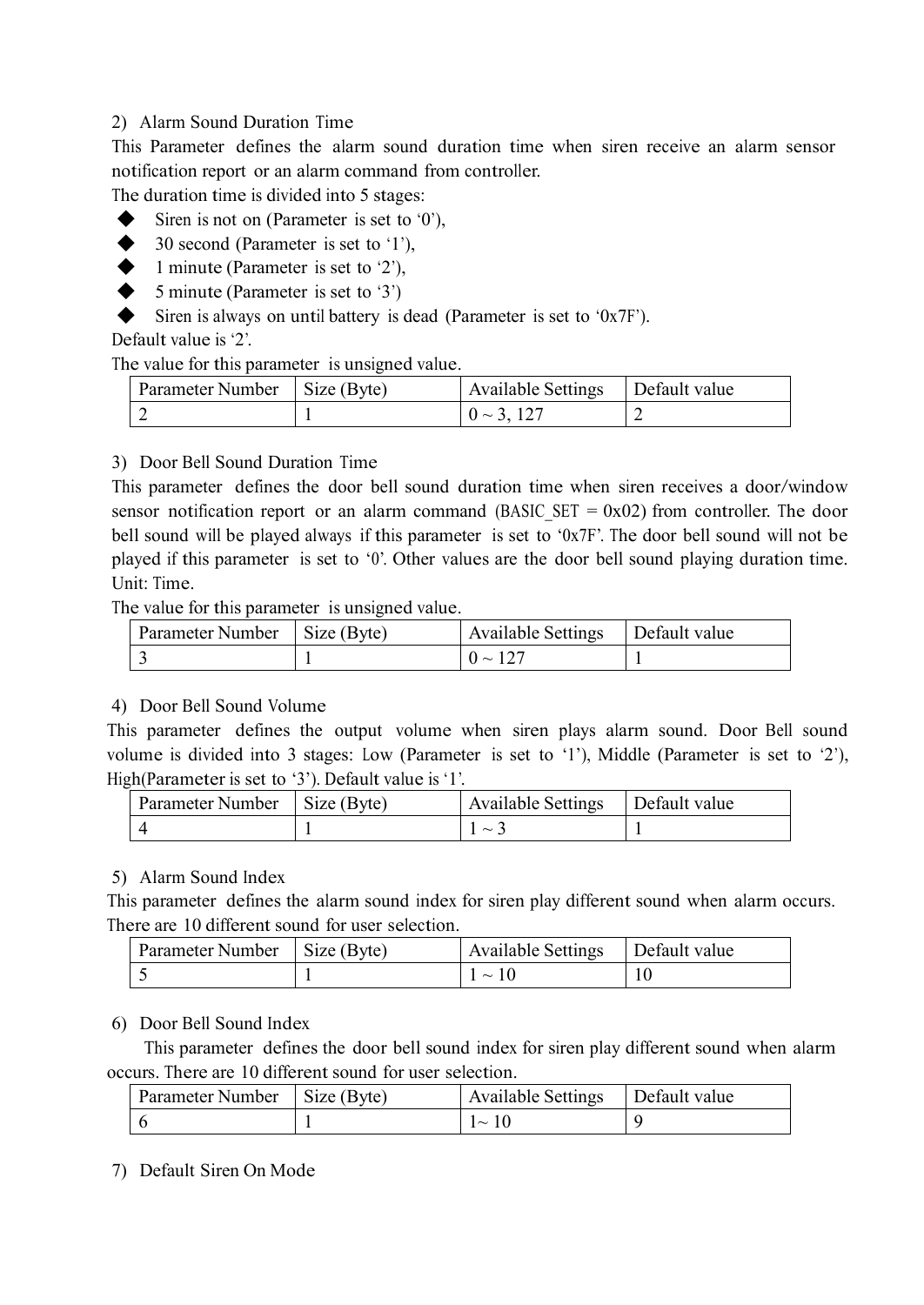This parameter defines the default sound index, volume and the duration time for siren on. This parameter can be selected between ALARM SOUND and DOOR BELL SOUND. The settings for ALARM SOUND MODE defines by Param  $#1$ ,  $#2$  and  $#5$ . The settings for DOOR BELL SOUND MODE defines by Param #3, #4 and #6.

If parameter is set to '1', siren will select ALARM SOUND MODE to play sound;

If parameter is set to '2', siren will select DOOR BELL SOUND MODE to play sound;

| Parameter Number | $\vert$ Size (Byte) | <b>Available Settings</b> | Default value |
|------------------|---------------------|---------------------------|---------------|
|                  |                     |                           |               |

#### 8) Alarm Led Enable

This parameter defines the default led enable status when siren is on for ALARM SOUND MODE. If parameter is set to '0', led will be disable.

If parameter is set t0 '1', led will be enable. When siren is on, the led will blink.

| Parameter Number | $\perp$ Size (Byte) | <b>Available Settings</b> | Default value |
|------------------|---------------------|---------------------------|---------------|
|                  |                     |                           |               |

#### 9) Door Bell Led Enable

This parameter defines the default led enable status when siren is on for DOOR BELL SOUND MODE.

If parameter is set to '0', led will be disable.

If parameter is set t0 '1', led will be enable. When siren is on, the led will blink.

| Parameter Number | $\sim$<br>Size (Byte) | <b>Available Settings</b> | Default value |
|------------------|-----------------------|---------------------------|---------------|
|                  |                       | v.                        |               |

## Battery Command Class

The users can also enquire the battery status of the device by sending BATTERY\_GET command. Once the device receivers the command, it will return BATTERY\_REPORT command.

The device will send BATTERY LEVEL =  $0xFF$  command to the Z-Wave<sup>™</sup> Controller to inform that the device is in dead battery status, otherwise BATTERY\_LEVEL value range is 0% to 100%.

## Smart Start

This device supports Smart Start function. QR code printed by laser can be found on surface of product and the outside of packing box. And the full DSK code is printed can be found on the packing box.

The device will enter Smart Start if the device is not included in network after power up. And if device is not included successfully during 10 second, it will enter sleep mode. And then 2<sup>nd</sup> Smart Start time delay approximately 16s

3<sup>rd</sup> Smart Start time delay approximately 32s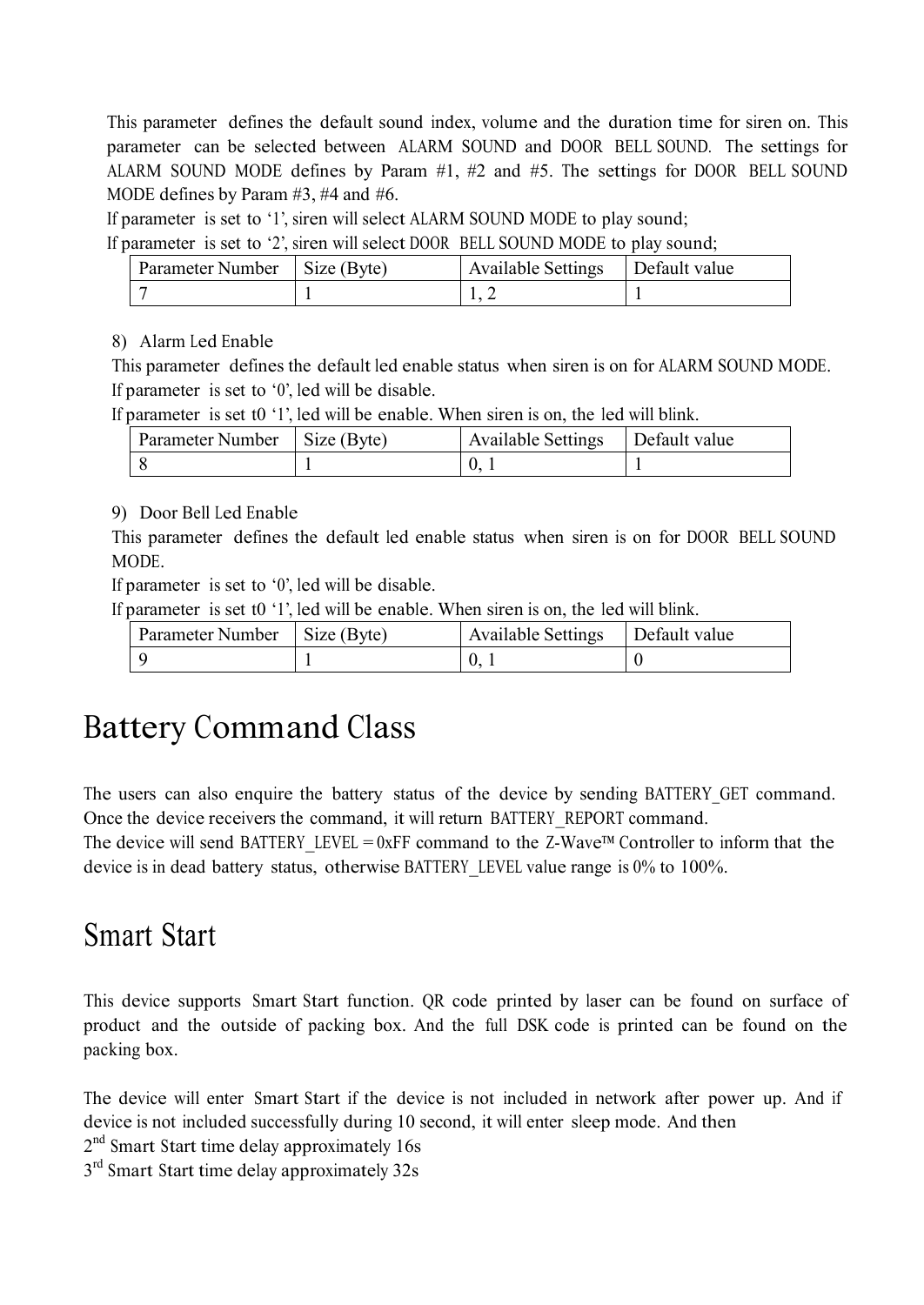- 4 th Smart Start time delay approximately 64s
- 5 th Smart Start time delay approximately 128s
- 6 th Smart Start time delay approximately 256s
- 7 th Smart Start time delay approximately 512s

Afterwards, the Smart start mode will be auto running with 512 second interval until device is included successfully or battery run down.

## Led Action Indicator

| LED Color | Led Display Status                 | Description                                 |
|-----------|------------------------------------|---------------------------------------------|
|           | Blink 5 Times (1s Interval)        | Power on and Not Add in Z-Wave Network      |
|           |                                    | Power on and Already Add in a Z-Wave        |
|           | Blink 5 Times (300ms Interval)     | <b>Network</b>                              |
|           |                                    | 1, Press button tripled, device sends Node  |
|           |                                    | Info.                                       |
| Red       | Blink 3 Times (500ms Interval)     | 2, Press button tripled, device enters into |
|           |                                    | exclusion mode.                             |
|           |                                    | Press button tripled, device enters into    |
|           | 1, Blink with 1s interval and then | inclusion mode.                             |
|           | 2, Blink 15 times with 2s interval | Device assigned a node id and wait for      |
|           |                                    | configuration completed.                    |
|           | Light On 500ms                     | Hold pressed the button and factory reset.  |

## Security Network

The device supports the security function with S2 encrypted communication. The device will auto switch to the security mode when the device included with a security controller. In the security mode, the follow commands must use security and security\_2 command class wrapped to communicate, otherwise the device will not response any commands.

### Security Keys

|                            |  | This device supports security levels are listed in below table: |  |                             |  |
|----------------------------|--|-----------------------------------------------------------------|--|-----------------------------|--|
| $\alpha$ $\alpha$ $\alpha$ |  |                                                                 |  | $\sim$ $\sim$ $\sim$ $\sim$ |  |

| Security Levels                 | Support (Yes/No) |
|---------------------------------|------------------|
| <b>SECURITY KEY SO</b>          | N <sub>0</sub>   |
| SECURITY KEY S2 UNAUTHENTICATED | Yes              |
| SECURITY KEY S2 AUTHENTICATED   | No               |
| SECURITY KEY S2 ACCESS          | No               |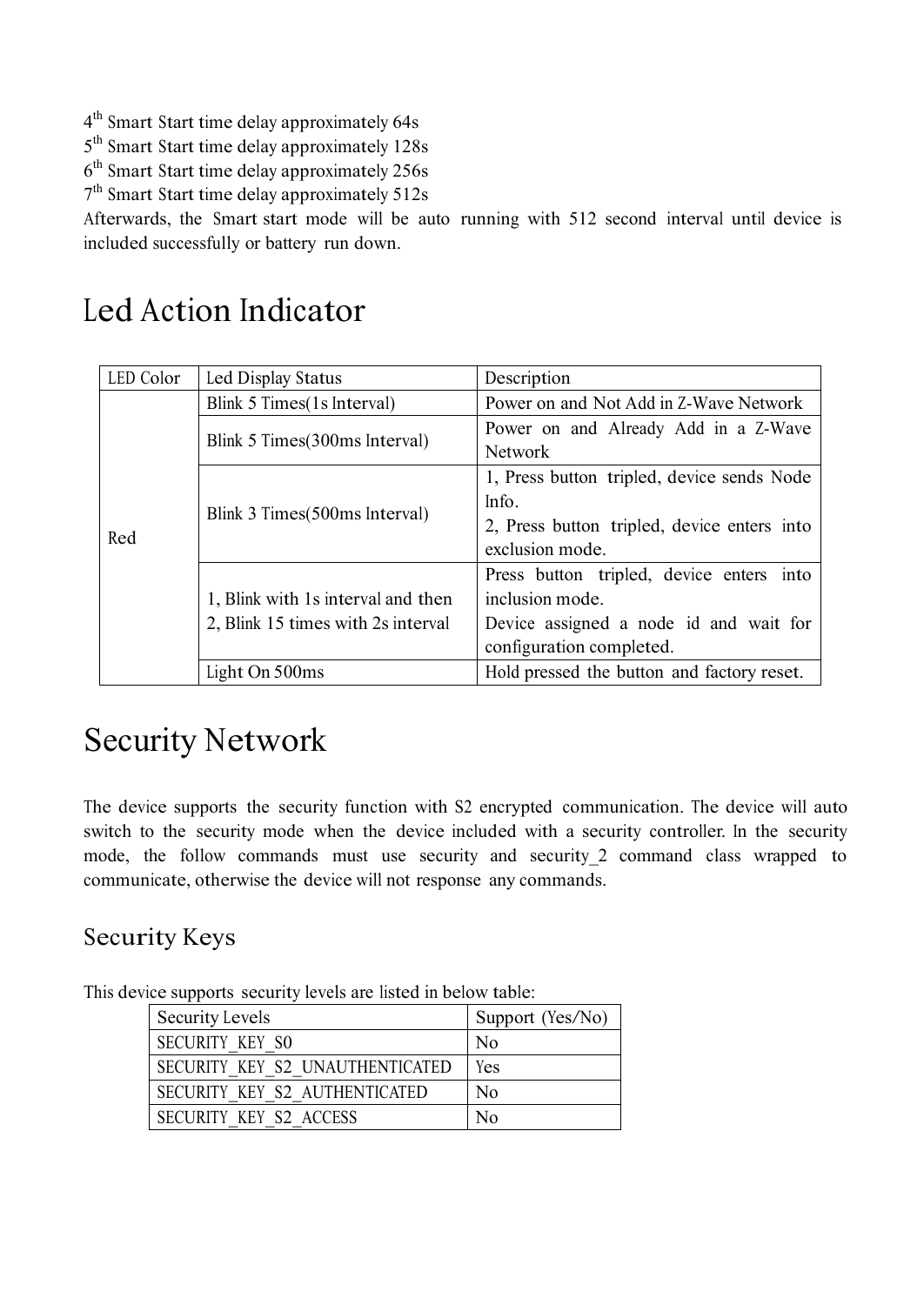### All Supports Command Class

This device supports All Z-Wave Command Classes in NIF List as follows:

- \* COMMAND\_CLASS\_ZWAVEPLUS\_INFO (V2)
- \* COMMAND\_CLASS\_SECURITY\_2 (V1)
- \* COMMAND\_CLASS\_TRANSPORT\_SERVICE (V2)
- \* COMMAND\_CLASS\_VERSION (V2)
- \* COMMAND\_CLASS\_POWERLEVEL (V1)
- \* COMMAND\_CLASS\_ASSOCIATION (V2)
- \* COMMAND\_CLASS\_MULTI\_CHANNEL\_ASSOCIATION (V3)
- \* COMMAND\_CLASS\_ASSOCIATION\_GRP\_INFO (V1)
- \* COMMAND\_CLASS\_MANUFACTURER\_SPECIFIC (V2)
- \* COMMAND\_CLASS\_DEVICE\_RESET\_LOCALLY (V1)
- \* COMMAND\_CLASS\_BATTERY (V1)
- \* COMMAND\_CLASS\_NOTIFICATION (V8)
- \* COMMAND\_CLASS\_SWITCH\_BINARY (V1)
- \* COMMAND\_CLASS\_INDICATOR (V1)
- \* COMMAND\_CLASS\_CONFIGURATION (V1)
- \* COMMAND\_CLASS\_SUPERVISION (V1)

### All Security Command Class in Security Network

The Z-Wave Command Classes are secured in security network as follows:

- \* COMMAND\_CLASS\_VERSION (V2)
- \* COMMAND\_CLASS\_POWERLEVEL (V1)
- \* COMMAND\_CLASS\_ASSOCIATION (V2)
- \* COMMAND\_CLASS\_MULTI\_CHANNEL\_ASSOCIATION (V3)
- \* COMMAND\_CLASS\_ASSOCIATION\_GRP\_INFO (V1)
- \* COMMAND\_CLASS\_MANUFACTURER\_SPECIFIC (V2)
- \* COMMAND\_CLASS\_DEVICE\_RESET\_LOCALLY (V1)
- \* COMMAND\_CLASS\_BATTERY (V1)
- \* COMMAND\_CLASS\_NOTIFICATION (V8)
- \* COMMAND\_CLASS\_SWITCH\_BINARY (V1)
- \* COMMAND\_CLASS\_INDICATOR (V1)
- \* COMMAND\_CLASS\_CONFIGURATION (V1)

### Non-Secure Command Class in Secure Network

Unsecure Command Class which included in a secure Z-Wave Network is listed in unsecure node information.